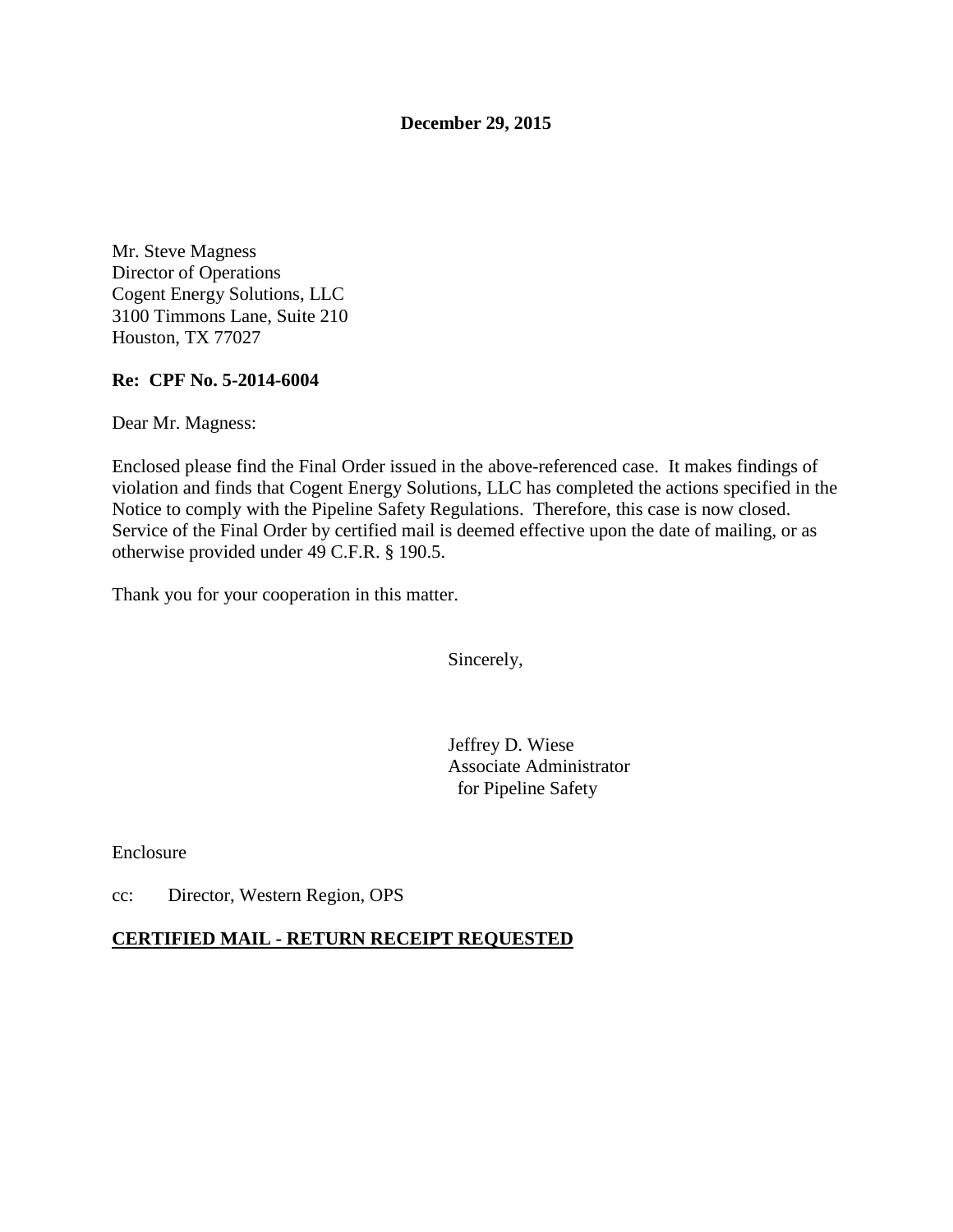#### **U.S. DEPARTMENT OF TRANSPORTATION PIPELINE AND HAZARDOUS MATERIALS SAFETY ADMINISTRATION OFFICE OF PIPELINE SAFETY WASHINGTON, D.C. 20590**

 **) In the Matter of )** 

Cogent Energy Solutions, LLC,  $\qquad \qquad$  (PF No. 5-2014-6004)

**\_\_\_\_\_\_\_\_\_\_\_\_\_\_\_\_\_\_\_\_\_\_\_\_\_\_\_\_\_\_\_\_\_\_\_\_** 

 **)** 

 **)** 

**\_\_\_\_\_\_\_\_\_\_\_\_\_\_\_\_\_\_\_\_\_\_\_\_\_\_\_\_\_\_\_\_\_\_\_\_)** 

**Respondent. )** 

 $\overline{a}$ 

### **FINAL ORDER**

On September 10, 2014, pursuant to 49 U.S.C. § 60117, a representative of the Pipeline and Hazardous Materials Safety Administration (PHMSA), Office of Pipeline Safety (OPS), conducted an on-site pipeline safety inspection of the facilities and records of Cogent Energy Solutions, LLC (Cogent or Respondent) in Casper, Wyoming. The Casper Crude to Rail Terminal pipeline is a 6.9 mile, 24-inch hazardous liquid pipeline that delivers crude oil from the Spectra Express Pipeline to storage tanks adjacent to a rail facility. This pipeline is jointly owned by CTRAN, LLC,<sup>1</sup> Cogent Energy Solutions, LLC, and Stonepeak Infrastructure Partners.

As a result of the inspection, the Director, Western Region, OPS (Director), issued to Respondent, by letter dated September 17, 2014, a Notice of Probable Violation and Proposed Compliance Order (Notice). In accordance with 49 C.F.R. § 190.207, the Notice proposed finding that Cogent violated 49 C.F.R. §§ 195.402, 195.440 and 194.101, and 199.101 and proposed ordering Respondent to take certain measures to correct the alleged violations.

Cogent responded to the Notice by letter dated November 13, 2014 (Response). The company did not contest the allegations of violation but provided information concerning the corrective actions it had taken and stated that copies of its revised procedures would be submitted by December 15, 2014. Respondent did not request a hearing and therefore has waived its right to one.

# **FINDINGS OF VIOLATION**

In its Response, Cogent did not contest the allegations in the Notice that it violated 49 C.F.R. Part 194, Part 195, and Part 199, as follows:

<sup>&</sup>lt;sup>1</sup> Granite Peak Development, LLC is a real estate development company.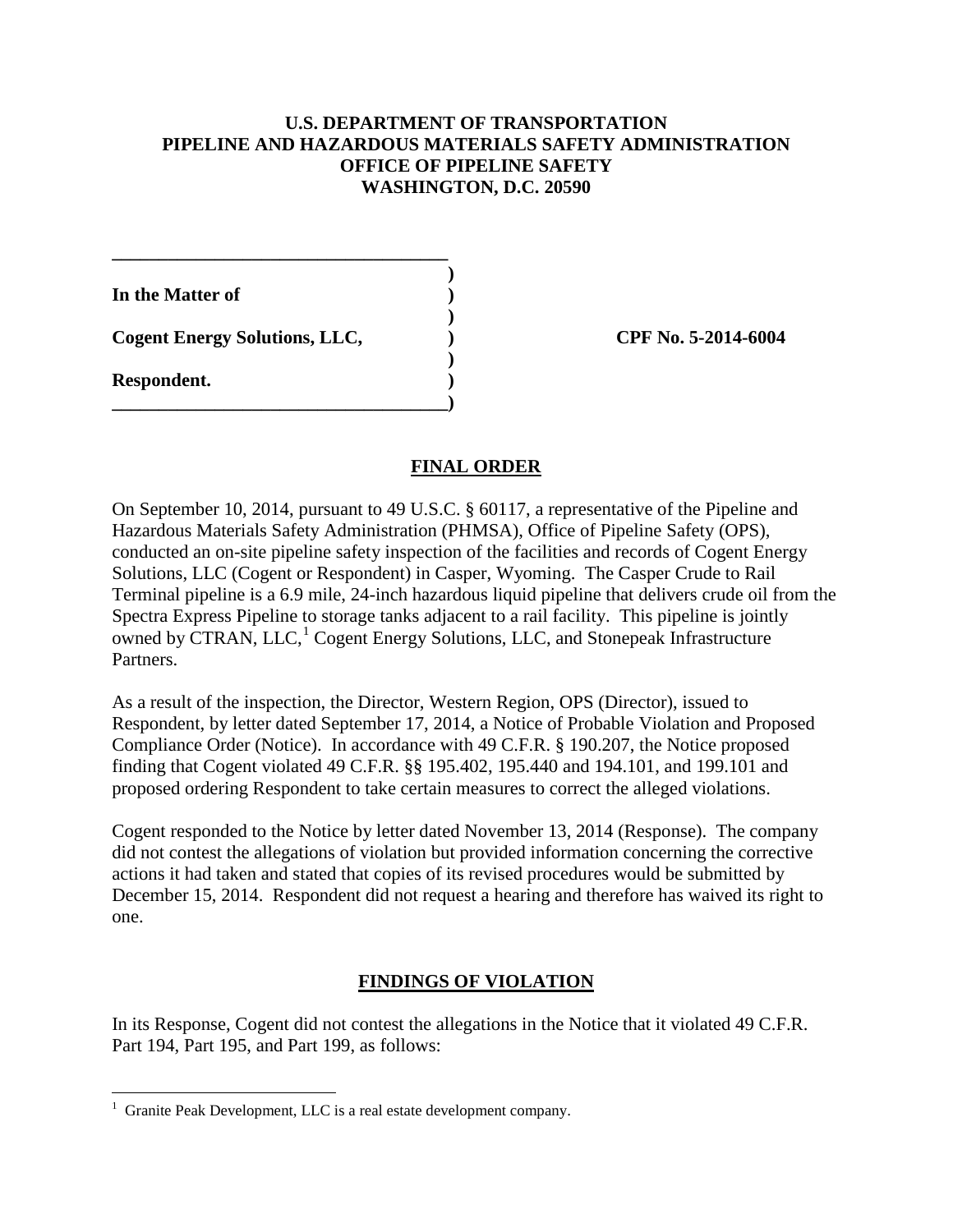**Item 1:** The Notice alleged that Respondent violated 49 C.F.R. § 195.402, which states in relevant part:

#### **§ 195.402 Procedural manual for operations, maintenance, and emergencies.**

(a) *General.* Each operator shall prepare and follow for each pipeline system a manual of written procedures for conducting normal operations and maintenance activities and handling abnormal operations and emergencies. This manual shall be reviewed at intervals not exceeding 15 months, but at least once each calendar year, and appropriate changes made as necessary to insure that the manual is effective. This manual shall be prepared before initial operations of a pipeline system commence, and appropriate parts shall be kept at locations where operations and maintenance activities are conducted.

The Notice alleged that Respondent violated 49 C.F.R. § 195.402 by failing to prepare and follow a manual of written procedures for conducting normal operations and maintenance activities and handling abnormal operations and emergencies for its crude oil pipeline system. Specifically, the Notice alleged that, at the time of inspection, Cogent's procedural manual failed to cover specific operations, maintenance, or emergency procedures, as required by 49 C.F.R. § 195.402

Respondent did not contest this allegation of violation.

Accordingly, based upon a review of all of the evidence, I find that Respondent violated 49 C.F.R. § 195.402(a) by failing to prepare and follow for its crude oil pipeline system a manual of written procedures for conducting normal operations and maintenance activities and handling abnormal operations and emergencies.

**Item 2:** The Notice alleged that Respondent violated 49 C.F.R. § 195.440, which states in relevant part:

#### **§ 195.440 Public Awareness.**

(a) Each pipeline operator must develop and implement a written continuing public education program that follows the guidance provided in the American Petroleum Institute's (API) Recommended Practice (RP) 1162 (incorporated by reference, *see* § 195.3).

The Notice alleged that Respondent violated 49 C.F.R. § 195.440(a) by failing to develop and implement a written continuing public education program that follows the guidance provided in the API's RP 1162. Specifically, the Notice alleged that, at the time of the inspection, Cogent did not have an active program that comported with API RP 1162.

Respondent did not contest this allegation of violation.

Accordingly, based upon a review of all of the evidence, I find that Respondent violated 49 C.F.R. § 195.440(a) by failing to develop and implement a written continuing public education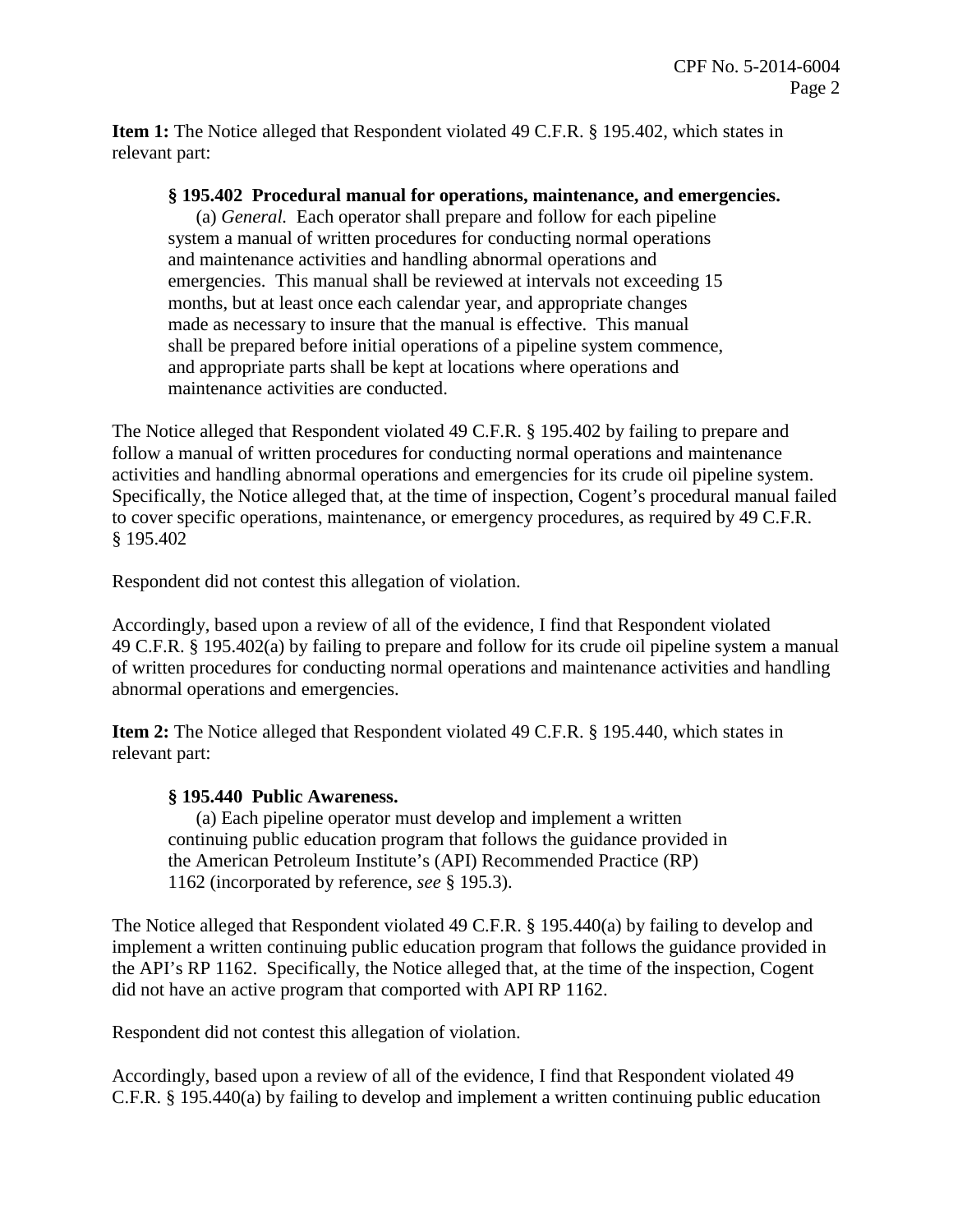program that follows the guidance provided in the API's RP 1162.

**Item 3:** The Notice alleged that Respondent violated 49 C.F.R. § 194.101, which states in relevant part:

# **§ 194.101 Operators required to submit plans.**

(a) Except as provided in paragraph (b) of this section, unless OPS grants a request from an Federal On-Scene Coordinator (FOSC) to require an operator of a pipeline in paragraph (b) to submit a response plan, each operator of an onshore pipeline facility shall prepare and submit a response plan to PHMSA as provided in § 194.119. A pipeline which does not meet the criteria for significant and substantial harm as defined in § 194.103(c) and is not eligible for an exception under § 194.101(b), can be expected to cause substantial harm. Operators of substantial harm pipeline facilities must prepare and submit plans to PHMSA for review.

The Notice alleged that Respondent violated 49 C.F.R. § 194.101(a) by failing to prepare and submit a response plan to PHMSA as provided in § 194.119. Specifically, the Notice alleged that, at the time of the inspection, Cogent had not submitted any plan to PHMSA for review. Respondent did not contest this allegation of violation.

Accordingly, based upon a review of all of the evidence, I find that Respondent violated 49 C.F.R. § 194.101)(a) by failing to prepare and submit a response plan PHMSA, as provided in 194.119.

**Item 4:** The Notice alleged that Respondent violated 49 C.F.R. § 199.101, which states in relevant part:

# **§ 199.101 Anti-drug plan.**

(a) Each operator shall maintain and follow a written anti-drug plan that conforms to the requirements of this part and the DOT procedures. The plan must contain:

(1) Methods and procedures for compliance with all the requirement of this part, including the employee assistance program;

(2) The name and address of each laboratory that analyzes the specimens collected for drug testing;

(3) The name and address of the operator's Medical Review Officer, and Substance Abuse Professional; and

(4) Procedures for notifying employees of the coverage and provisions of the plan.

The Notice alleged that Respondent violated 49 C.F.R. § 199.101(a) by failing to maintain and follow a written anti-drug plan that conforms to the requirements of this part and the DOT procedures. Specifically, the Notice alleged that, at the time of the inspection, Cogent did not have any plan that conformed to the requirements of 49 C.F.R. § 199.101(a).